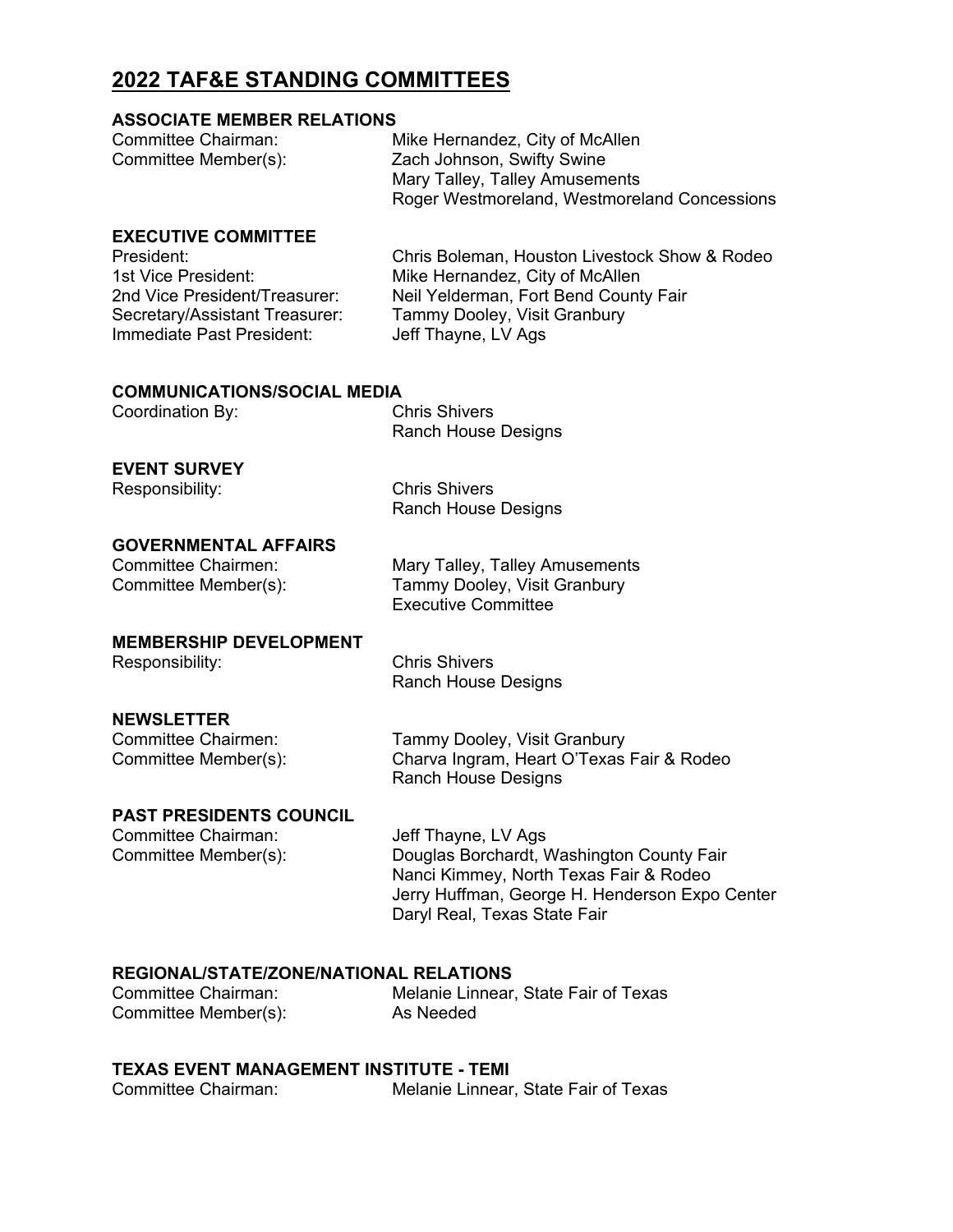### **ANNUAL CONFERENCE COMMITTEES**

### **TAF&E HALL OF FAME, MANAGER/PROFESSIONAL & VOLUNTEER OF THE YEAR AWARDS**

Committee Chairman: Jeff Thayne, LV Ags<br>
Committee Member(s): Douglas Borchardt, V Douglas Borchardt, Washington County Fair Nanci Kimmey, North Texas Fair & Rodeo Jerry Huffman, George H. Henderson Expo Center Daryl Real, Texas State Fair

#### **CONVENTION SOCIAL MEDIA**

| Committee Chairmen:  | Tammy Dooley, City of Granbury CVB        |
|----------------------|-------------------------------------------|
| Committee Member(s): | Charva Ingram, Heart O'Texas Fair & Rodeo |
|                      | Ranch House Designs                       |

#### **DECORATIONS/SIGNAGE COMMITTEE**

| Committee Chairman:  | Melanie Linnear, State Fair of Texas      |
|----------------------|-------------------------------------------|
| Committee Member(s): | Rochelle Johnson, West Texas Fair & Rodeo |
|                      | Vanessa Van de Putte, DFEST               |
|                      | Susan Brosin, State Fair of Texas         |
|                      | Kathy Bennett, State Fair of Texas        |

#### **DIRECTORS OF THE DAY / ROOM HOSTS**

| Committee Chairman:  | Mike Hernandez, City of McAllen                |
|----------------------|------------------------------------------------|
| Committee Member(s): | Bob Williams, Permian Basin Fair & Exposition  |
|                      | Stephen Naleway, Conroe Cajun Catfish Festival |

#### **EDUCATION FOUNDATION CALCUTTA EVENT COMMITTEE**

| Committee Chairman:  | Stephen Naleway, Conroe Cajun Catfish Festival   |
|----------------------|--------------------------------------------------|
| Committee Member(s): | Mary Talley, Talley Amusements                   |
|                      | Zach Johnson, Swifty Swine Productions           |
|                      | Wes Allison & Staff, Heart O' Texas Fair & Rodeo |
|                      | Mike Hernandez, City of McAllen                  |
|                      |                                                  |

#### **EVALUATION/SURVEYS COMMITTEE**

| Committee Chairman:  | Mike Hernandez, City of McAllen |
|----------------------|---------------------------------|
| Committee Member(s): | As Needed                       |

#### **LIVE AUCTION/LAST CHANCE RAFFLE COMMITTEE**

| Committee Chairman:  | Neil Yelderman, Fort Bend County Fair |
|----------------------|---------------------------------------|
| Committee Member(s): | Fort Bend County Fair                 |

#### **MARKETING/COMMUNICATIONS AWARDS OF EXCELLENCE**

| Committee Chairman:  | Tammy Dooley, City of Granbury CVB        |
|----------------------|-------------------------------------------|
| Committee Member(s): | Nanci Kimmey, North Texas Fair & Rodeo    |
|                      | Rochelle Johnson, West Texas Fair & Rodeo |
|                      | Barbara Magana-Robertson, Magana Media    |